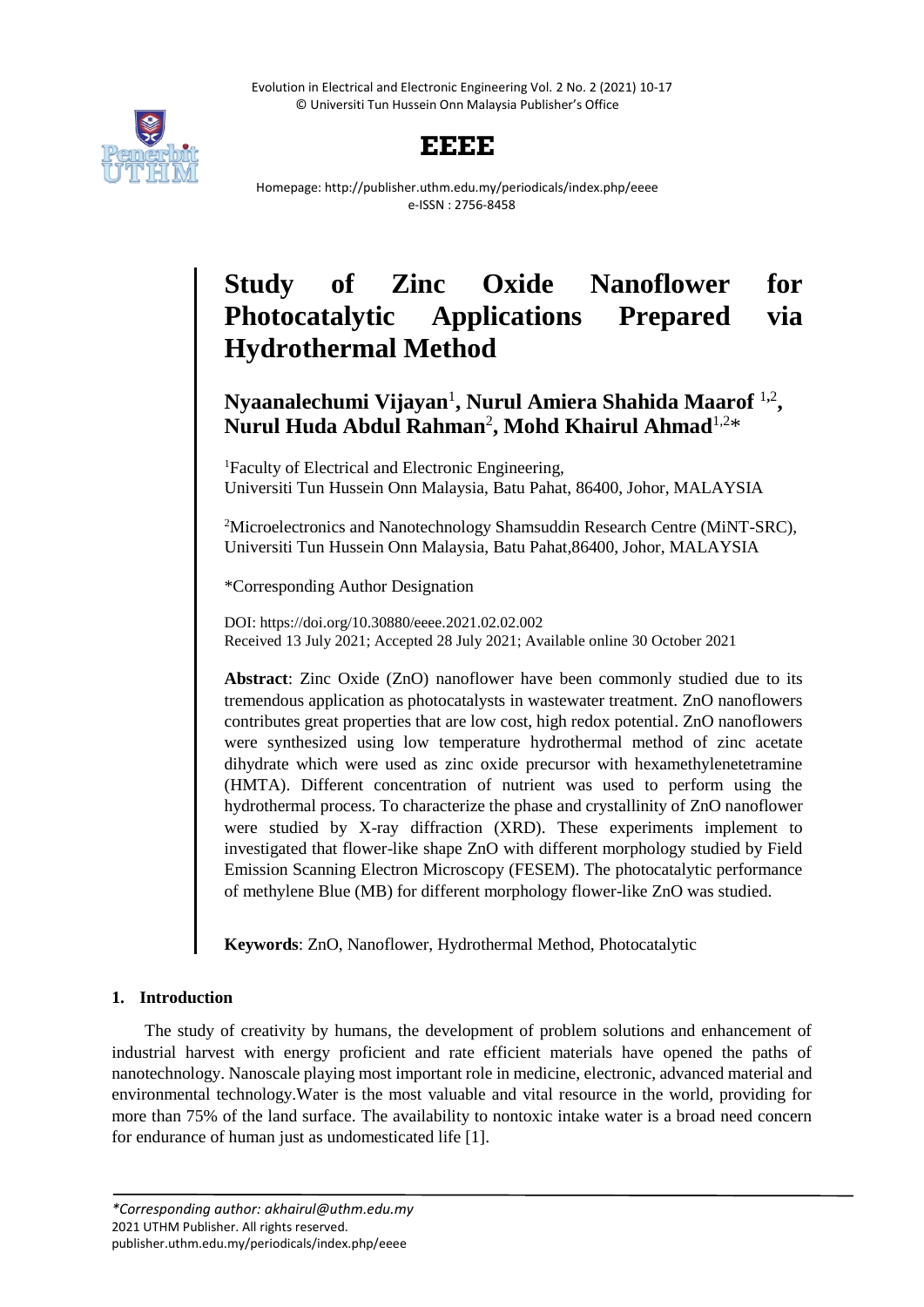With industrial growth, environmental pollution worsens, natural contamination intensifies and high measures of natural toxins, and this wonder is a sincere issue. Huge measures of air and land natural and poisonous toxins likewise reach waste water stream. To overcome this problem, photocatalytic with nature approachable and great competence possessions have remained use in many fields, they are ecological purification, self-cleaning material, renewable energy and etc. One of a good semiconductor photocatalyst, Zinc Oxide (ZnO) consumes be there frequently inspected because of tremendous properties that are low rate, great oxidation reduction potential, non-toxicity and environmentally friendly structures photocatalyst activity [2]. ZnO has a broad-ranging band gap (3.37 eV) and an extraordinary exaction binding energy (60 meV) it can retain a bigger part of the UV range also display a more prominent photocatalytic performance than  $TiO<sub>2</sub>$ . ZnO have very quickens movement of electron and huge range of quantum productivity [2].

The most of photocatalytic are comprehend the connection between the structure or state of nanomaterial and their electrocatalytic properties. The application of photocatalysis take place as ZnO is irradiate by light with vitality larger than its band gap energy but inactive to fascinate visible light. ZnO have highest degradation of organic pollutants [3, 4]. The greatest technique for the grouping of various inorganic nanomaterials has accomplished being the hydrothermal process, as it helps us to deliver preferred materials under globally thoughtful conditions on the simple path.

The crystal arrangement and optical properties of ZnO nanoflowers remained characterized and the realization performance were investigated. In spite, the photocatalytic performances of ZnO nanoflowers was explored, establishing the actual photocatalytic performances aimed at the poverty of peroxides. The process of ZnO powder through hydrothermal process consumes been widely anticipated, and the ZnO powder offers abundant benefits. Hydrothermal method is a modest way to compact with set one up dimensional ZnO materials. ZnO powder is widely anticipated as an outcome of their absorbing mixture, electrical and optical properties in photocatalysis.

#### **2. Materials and Methods**

#### 2.1 Materials

The required analytical chemicals used methylene blue (MB) dye, zinc acetate dihydrate [Zn  $(CH_3COO)_2.2H_2O$ , and hexamethylenetetramine  $(HMTA)[C_6H_{12}N_4]$ . In this experiment zinc acetate dihydrate represented as the Zinc precursor. Deionized (DI) water obtained using water purification system.

#### 2.2 Methods

Zinc Oxide (ZnO) nutrient solution were prepared by hydrothermal method. Zinc acetate dihydrate [Zn  $(CH_3COO)_2.2H_2O$ ] and Hexamethylenetetramine  $(HMTA)[C_6H_{12}N_4]$  were the two materials that used for the synthesis of ZnO nanoflower.0.22g Zinc acetate dihydrate [Zn (CH3COO)2.2H2O] were dissolved in 100ml of DI water place the stirrer inside the beaker and stirred the solution for 10minute at 300rpm.In another different beaker 0.140g HMTA[C6H12N4] were dissolved in 100ml of DI water place the stirrer inside the beaker and stirred the solution for 10minutes at 300rpm.

Then mixed the both solution and pour inside the reagent bottle. Place the reagent bottle solution inside hydrothermal oven at 90℃ constant temperature for 3hours.After 3hours take out the reagent bottle and cooled down at least 2hours at room temperature. The upper liquid was decanted off and the white slurry sample were collected by filtration method using Whatman filter paper. Finally, place the sample at furnace oven dried at 60 ℃. Repeat the procedure to prepare different concentration for 30mM ,50mM and 70mM ZnO nanoflower powder for characterization. All processes are summarized in Figure 1.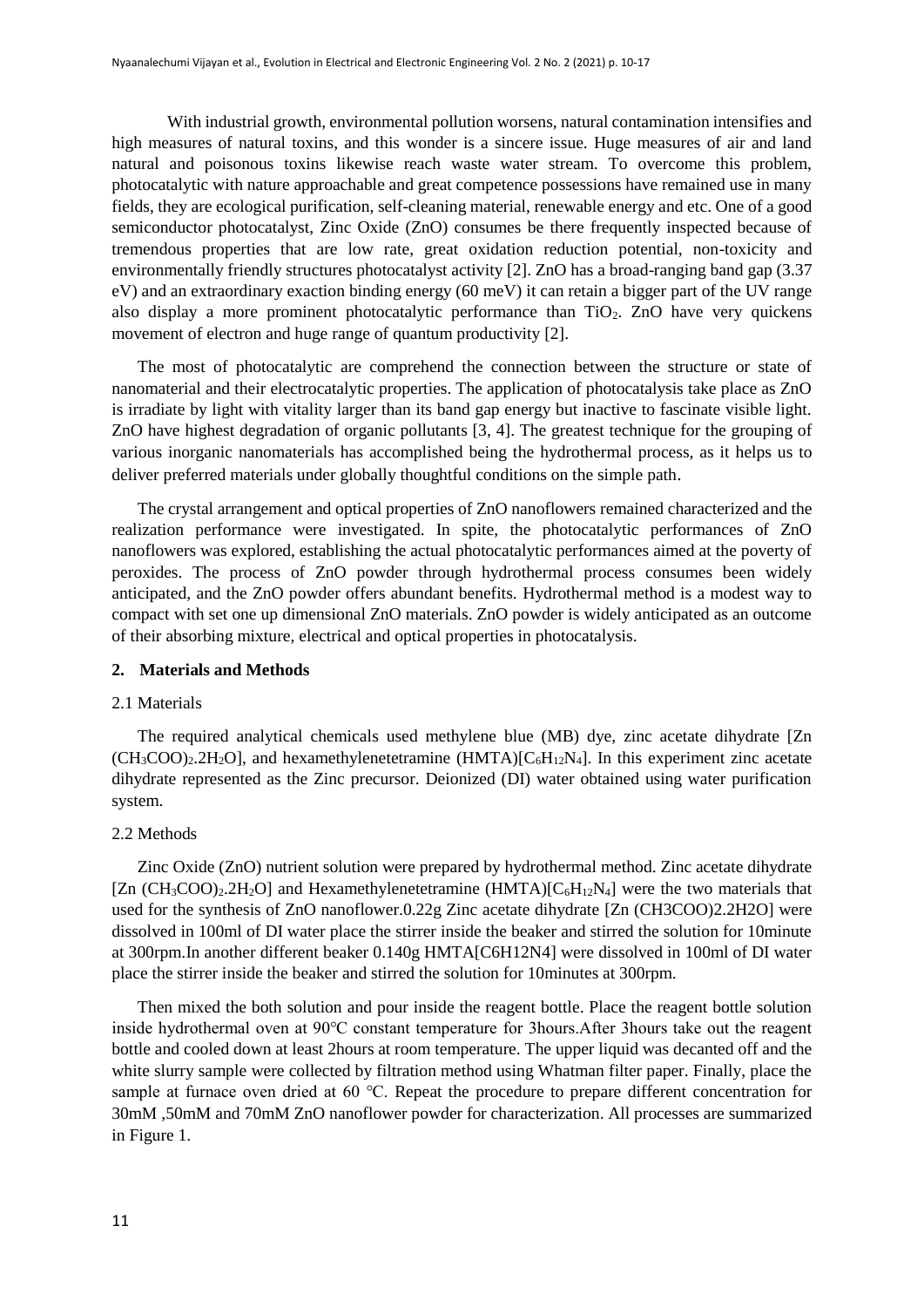

**Figure 1: Modified process flow of hydrothermal method [3]**

#### 2.3 Characterization

The Zinc Oxide (ZnO) nanoflower were characterize by different techniques. The crystallinity and phase analysis were examined by X-ray diffractometer (PANalytical, Netherlands) were used to study the structural characterization. The different morphological structure of ZnO were analyzed using Field Emission Scanning Electron Microscope (JEOL-JSM 7600F). The formation on ZnO nanoflower and the concentration of Methylene Blue (MB) dye at regular intervals were studied by a UV-Vis spectrophotometer (Shimadzu UV-1800).

#### 2.4 Photocatalytic performance of ZnO nanoflower

By photocatalytic performance of the zinc oxide (ZnO) nanoflower were deliberate by UV light enables the methylene Blue (MB) dye to degrade. The photocatalytic experiments were conducted in the entire set were kept in a box accented by black paper. The ability of the specimens to degrade and decolorize were inspected by MB dye. 1mg of MB dye stuff was completely dissolved in 100 ml DI water after 40 minutes of mixing the solution.

Add 0.10 gm of catalyst above mentioned MB solution and measure the extent of degradation, stir in the dark for absorbing and re-absorbance durability. To predict the amount of degradation, solution samples were taken at 20-minute intervals and recording the absorption intensity using UV–vis spectroscopy. There, the efficiency of catalysts can calculate using the equation 1:

MB degradation (
$$
%
$$
) =  $\frac{\text{co-ct}}{\text{co}} \times 100$  Eq. 1

The absorbance before and after concentration at time t is represented by C0 and Ct.The degradation efficiency of MB dye was investigated using ZnO nanoflowers were produced with varied concentration using a hydrothermal technique. Density, thickness, and defects states all have an impact on the efficiency degradation rate.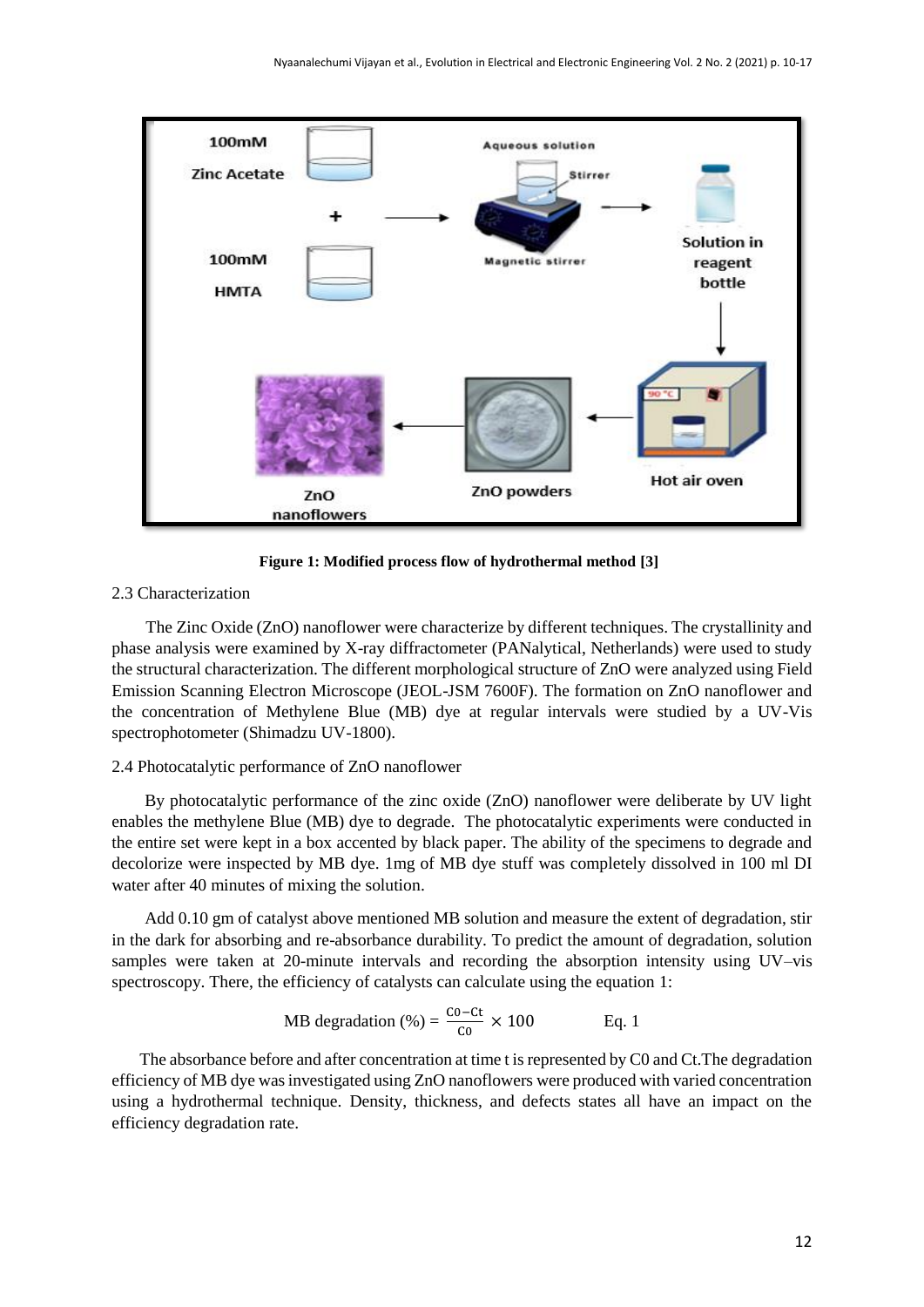#### **3. Results and Discussion**

#### 3.1 Structural analysis

Figure 2 below represented the XRD patterns of ZnO nanoflowers.Only a large peak between 31.7 ° and 36.1 ° was found in Figure2 for the ZnO nanoflower developed at 90 ℃ , showing that the ZnO nanoflowers generated at this temperature have a high crystallinity..The XRD patterns of crystalline ZnO structure show peaks at 31.7°, 34.5° and 36.1° which relates to the lattice plane (010), (002) and (010). This pattern is well matched with Joint Committee on Powder Diffraction Standard, (JCPDS) data and this ZnO were consists of nanoflowers arrays that contain wurtzite structure phase of ZnO. Besides that, the peak at 31.7° with orientation plane (010) showed the highest intensity for wurtzite ZnO nanoflower arrays compared to the other peaks.

The wurtzite (010) crystal structure is allocated as the special development for the hexagonal wurtzite planes of Zinc Oxide due to the direction with great crystallinity [5]. The crystallinity of the ZnO nanoflowers improved in accordance with increase in peak intensity.Table 1 show the presence of numerous point defects and threading dislocations is most likely due to the experimental lattice parameter deviating from the wurtzite crystal.

The crystallisation of the ZnO nanoflowers increased in accordance with the increase in peak position. In spite of, the sample obtained from this study show that 50mM concentration as it gives the highest crystallinity and it was the lowest value of FWHM in Table 1. Furthermore, as the concentration increased, the intensity of the significant diffraction peaks decreased, and the peaks shifted to a lower angle.These findings suggest that the lattice parameter value of ZnO was altered as a result of changes in crystalline quality and crystalline size.



**Figure 2: XRD profiles of the various concentration of ZnO solution***.* **(a)10mM, (b)30mM, (c)50mM and(d)70mM at 90**℃

Besides, the Equation 2 show that Scherrer formula is used to calculate the average crystalline size(D) [6].Where is the  $\theta$  is the Bragg's angle in degrees, K is the configuration of factor (0.9),  $\beta$  is the FWHM in radians, and  $\lambda$  is the wavelength of X-ray radiation (= 1.5416A). Furthermore, the FWHM of the (011) plane was included in the above computation because it has a high intensity and shows a substantial change as the concentration value is increased using the hydrothermal method.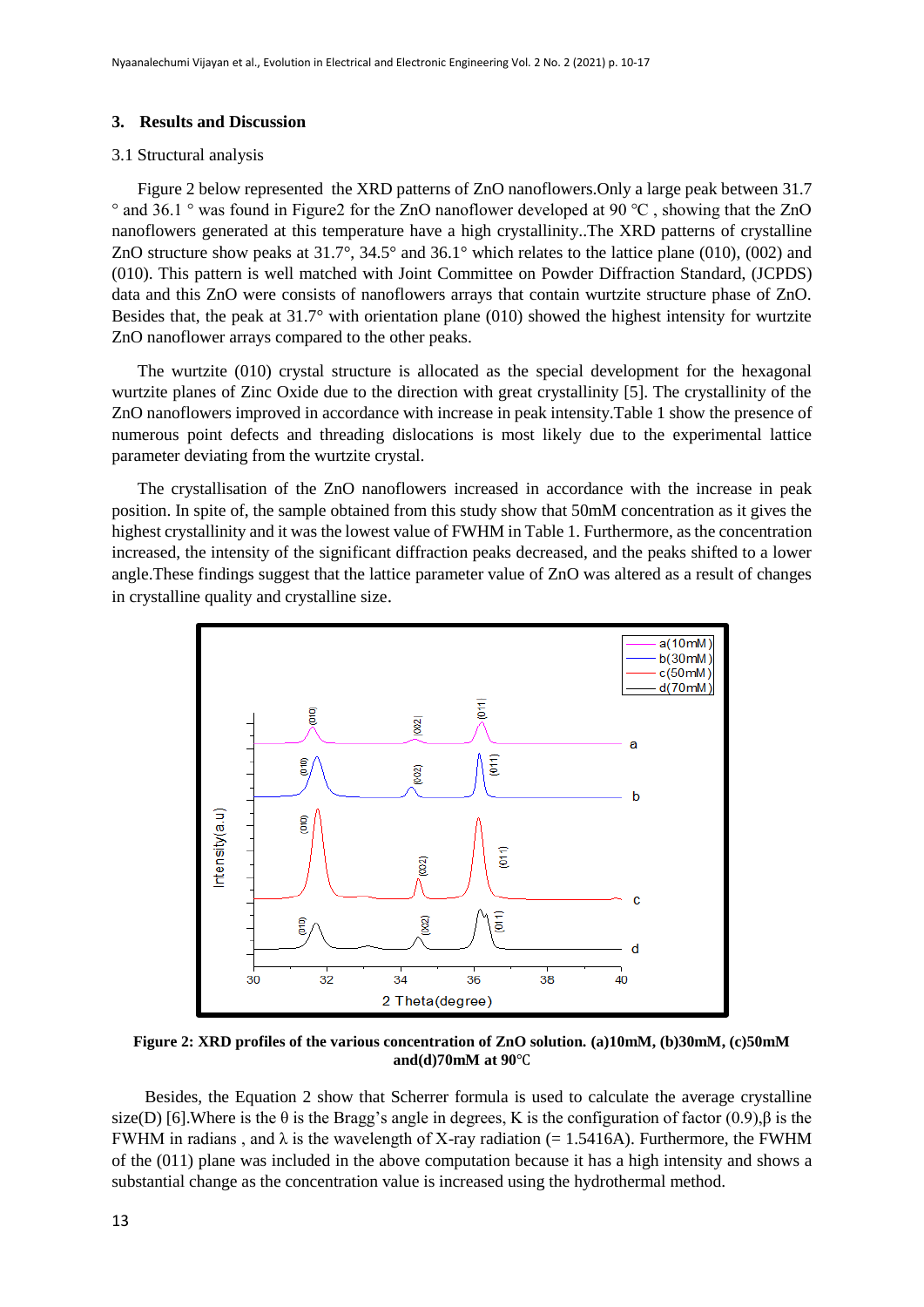$$
D = \frac{K\lambda}{\beta \cos \theta} \qquad \text{Eq. 2}
$$

| $2\theta$ (degree) | <b>FWHM</b> $(°)$ | Size(nm) |
|--------------------|-------------------|----------|
| 31.7000            | 0.3936            | 22       |
| 34.2548            | 0.1968            | 43       |
| 36.1217            | 0.1378            | 62       |

**Table 1: Value of FWHM for ZnO nanoflower arrays from XRD analysis**

#### 3.2 Morphological analysis

Figure 3, 4 and 5 shows the FESEM images of hydrothermally grown ZnO nanoflowers. The Field Emission Scanning Electron Microscopy (FESEM) is used to identify the surface morphology of the prepared wurtzite structure Zinc Oxide (ZnO) powder. Figure 3, 4 and 5 represent the images for FESEM of top view at x100000, x25000, and x50000 magnifications of various ZnO powder concentration solution. The observation from figure 3.0, 3.1 and 3.2 that the sample with 50mM concentration of ZnO solution.

The wurtzite phase ZnO nanoflowers powder is the first material with high surface area. Foremost, huge quantity of ZnO nanoflower will contribute better surface area. The shape of the nanoflower developed extra clear and high-pitched at the circumference of atoms to rise the competence with rise in different concentration amount of ZnO solution. The concentration of Zn<sup>2+</sup> and OH  $^-$  as well as the hydrothermal temperature, play a vital role in the creation of the flower-shaped nanostructure of ZnO. The growing mechanism of ZnO nanoflowers was also documented by Pan et al.[7].

From the figure below analysis in the different thickness of ZnO surface morphology is the maximum width of the thickness of ZnO nanostructured is achieved at 181nm which can proved that from the Figure 3 shows the sample with 50mM ZnO solution. The experimental study revealed that when the diameter of ZnO nanoflowers increases somewhat while the concentration of ZnO solution increases, as stated by the top end of ZnO nanostructured in the FESEM image. We can see that when the concentration of ZnO solution increases, the size and structure of ZnO nanoflowers grows. We can observed that, slight changes in size and structure for the 10mM,30mM and 70mM.

#### 3.3 Photocatalytic activity

Figure 6 shows the UV-Vis spectra of all samples. According to photocatalysts analysis the degradation rate of MB is plotted against time to notice the photocatalytic effectiveness of the ZnO, in the existence of UV light irradiation and in placed in dark surroundings. Beside that, when exposed to UV light, the MB dyestuff at 665nm was measured to indicate material degradation rate. The absorbance spectra of MB solution were varied under UV light irradiation with various ZnO nanostructures in the wavelength range 500nm to 700nm. As previously stated, the absorption peak intensity is used to identify dye degradation.

This proved that ZnO have a prospective application of ZnO nanoflower in the wastewater treatment. From this we can observed, that ZnO is a good photocatalyst. The rate of recombination of the charged carriers determines how quickly the organic dye degrades. The photocatalytic oxidation process occurs when light with an energy greater than or equal to the semiconductor band gap stimulates the separation of electrons from the valence band (VB) to the conduction band (CB) following an equal number of holes in the valence band.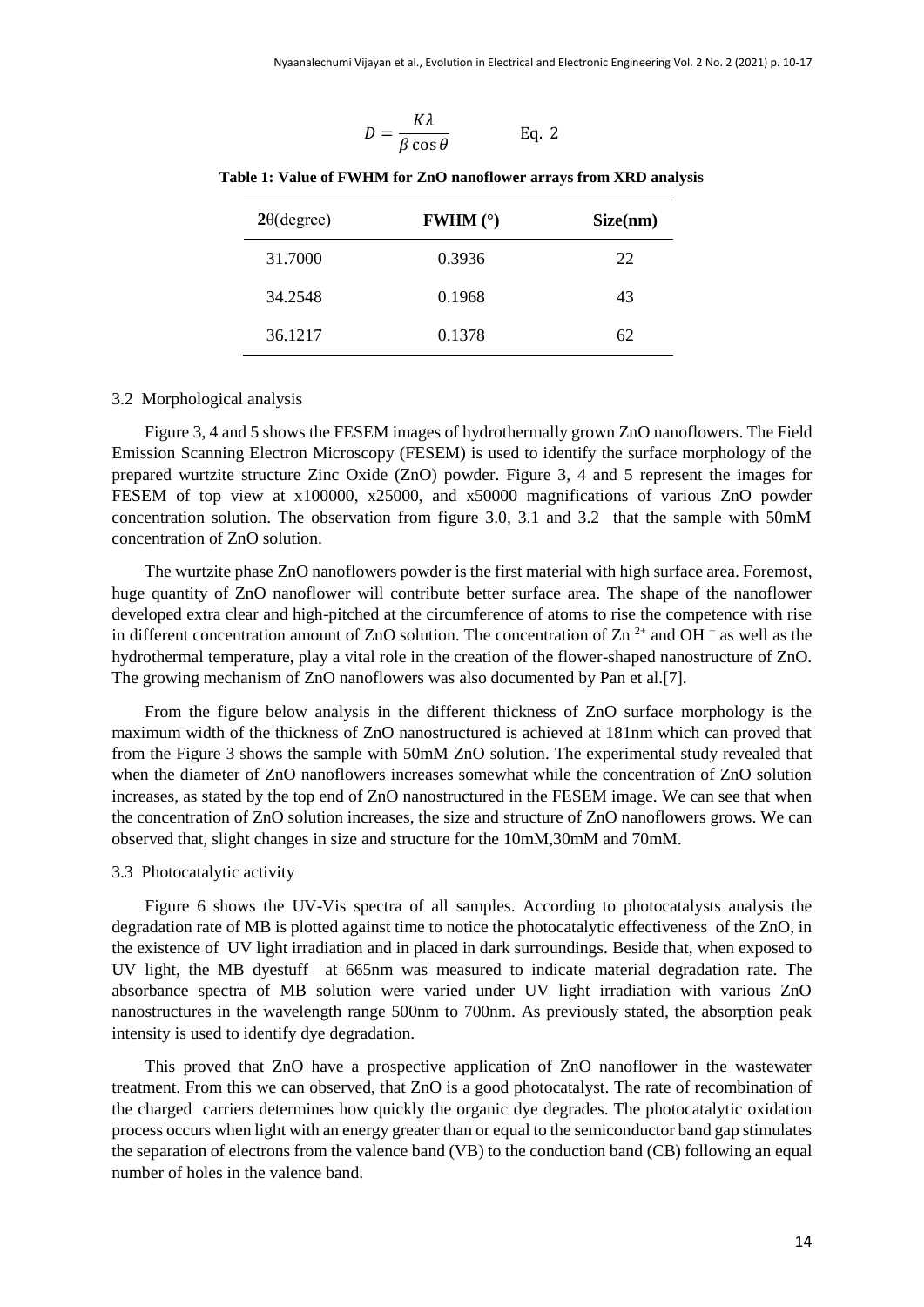

**Figure 3: FE-SEM images of ZnO nanoflower grown for 50mM concentration upper vision at x25000 magnification**



**Figure 4: FE-SEM images of ZnO nanoflower grown for 50mM concentration upper vision at x50000 magnification**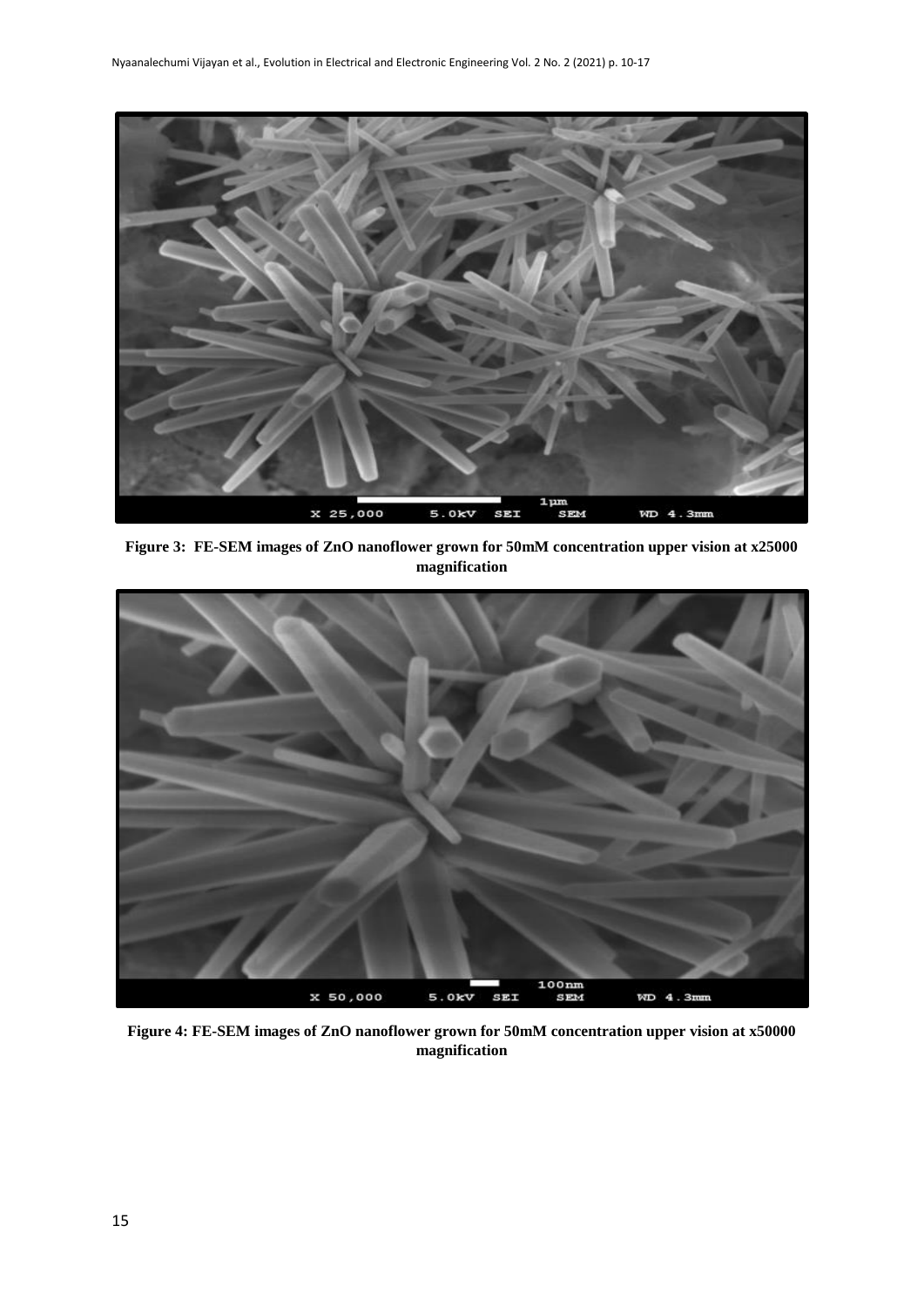

**Figure 5: FE-SEM images of ZnO nanoflower grown for 50mM concentration upper vision at x100000 magnification**



**Figure 6: The UV-Vis spectroscopy of photocatalysts [20]**

#### **4. Conclusion**

In conclusion, ZnO nanoflowers were fabricated using a low-cost hydrothermal approach. The XRD pattern shows that nanoflowers produced at 90℃ were pure wurtzite with good crystallinity. Aside from that, differing concentrations play an important role in the development of distinct nanoflower patterns. Crystallinity of the flowers improves with increase of concentration value. FESEM images indicate that when the concentration rises, the flower's morphology grows along with it. Furthermore, ZnO nanoflowers displayed significant photocatalytic activities in these studies, with ZnO nanoflowers